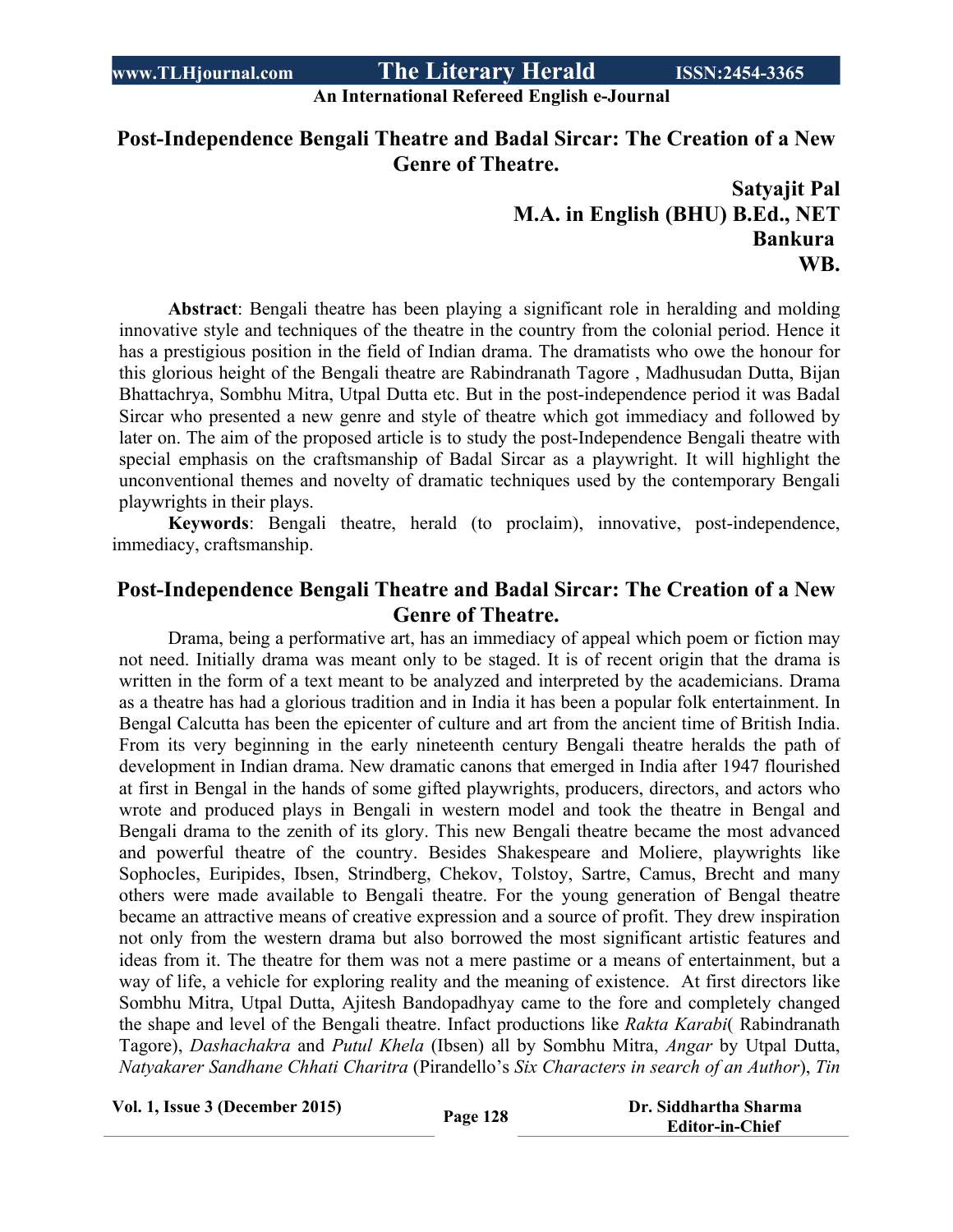#### **An International Refereed English e-Journal**

*Poysar Pala*( Bertolt Brecht's *Three Penny Opera*) all by Ajitesh Bandopadhyay and his 'Nandikar' group are theatrical creations of unprecedented artistic achievement in the Bengali as well as in the Indian theatre.

The founding of IPTA in 1943 was an epoch making event in the field of Indian theatre and it encouraged to flourish the Post-Independence Indian theatre. It gave emphasis on the development of experimental forms outside the naturalistic confines of commercial theatre to present real contemporary struggles against fascism, imperialism, and economic exploitation. It committed to a national perspective i.e. Indian drama must be rooted in the national tradition. The eminent Post-Independence Bengali playwrights like Sombhu Mitra, Utpal Dutt being influenced by this new wave of modern Indian drama had tended to focus on the contemporary issues and problems of Bengali life. So their writings were soaked with the characteristics of leftist movement which was an emerging event then in West Bengal. Thus they differentiated themselves ideologically from the commercial Bengali theatre.

This contemporaneity of Bengali theatre was inaugurated with the path-breaking play *Nabanna* written by Bijon Bhattacharya in 1944. Then we can mention successively the production and performance of different such plays like Sombhu Mitra's *Ulukhagra*, Utpal Dutt's *Kallol*, *Tiner Talawar* etc. The oppression made by the bourgeois government in West Bengal found a way to revolt against the system through these plays.

Utpal Dutt was one of the pioneering figures in the field of Indian political drama. In Bengal he first used non-Brechtian form to express his political ideas. And for this purpose he produced his revolutionary jatra theatre replicating the qualities and condition of Brechtian theatre. By emphasizing the need for a popular communist uprising, Dutt demonstrated the possibility of escaping the oppressive regime of bourgeois government. Like his heroes who are ordinary human beings with extraordinary zeal, the common man must be angry enough to force a change in circumstances. In this respect Bharucha comments, "Dutt's theatre is most true to its revolutionary principles when it is also blatantly theatrical." (1983, 121). [1]

In that golden period of Bengali theatre Badal Sircar appeared to the scenario. A number of his creatively significant and original plays like *Evam Indrajit, Baki Itihas, Pagla Ghora* brought to Bengali dramatic literature the status of creative work. In dramatic form and technique, these plays showed, at a sensitive and subtle level the influence of modern and experimental western styles. His anti-traditional experimentation with the dramatic techniques and the inadequacy of Naturalistic theatre forced him to give birth of the third theatre. Unlike his other contemporary Indian playwrights like Vijoy Tendulkar (1928-2008) and Girish Karnad(b.1938) Sircar was different in presentation of the theme of his plays. He feels that "inspite of the popularity of the traditional and folk theatres in the villages, the ideas and the themes treated remain mostly stagnant and sterile, unconnected with their own problems of emancipation- social, economic and cultural." [2]. Hence, the evils of modern life , anxiety of middle class in the Post- Partition era, existential crisis of the young generation , socio-political degradation etc are found the best medium to be expressed in his third theatre. At the same time he showed novelty and innovation both in form and content of his plays.

 Being a socially committed artist and a member of undivided Communist Party Badal Sircar propagates a social philosophy that advocates egalitarianism in society and removal of economic inequalities in mankind. His plays often talk about a political doctrine that all people have the same political, economic, social, and civil rights. This philosophy is echoed in his play '*Hattamalar Oparey*' translated as *Beyond the Land of Hattamala* (1977):

**Vol. 1, Issue <sup>3</sup> (December 2015) Page <sup>129</sup> Dr. Siddhartha Sharma**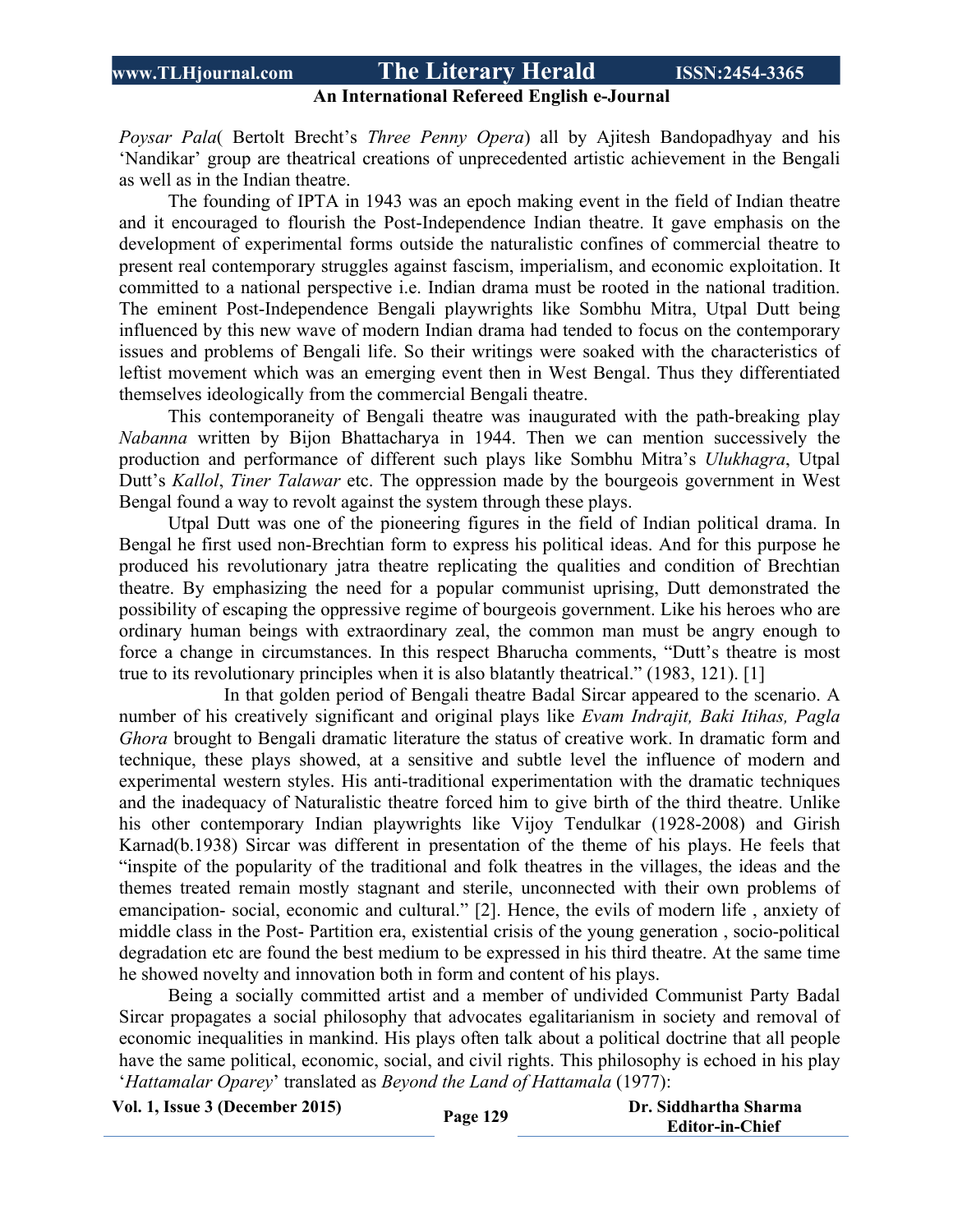**An International Refereed English e-Journal**

 " We'll share everything we have together Whatever we need in this world, whatever, We'll make it all if we work together Why go on shopping rampages? Why do we slave for mere wages?" (P-38.) [3]

Tension, stress, boredom, monotony, and repetitiveness of daily life create a crisis in the life of middle class people. Delineating this pale, insipid, lusterless picture of common man in the canvas of his writing Sircar upholds the absurdity in existence of human being in this world. The 'nothingness' of man's existence is engraved in the works of great western playwrights like Albert Camus(1913-1960), Alfred Jarry ( 1873-1907), Antonin Artaud (1896-1948), Samuel Backett(1906-1989) , Eugene Ionesco (1909- 1994), Arthur Adamov(1908-1970) or Edward Albee(1928- ), but in the domain of Indian drama Sircar portrays this for the first time. This 'nothingness' is found in his epoch making play *Evam Indrajit*(1963) :

"Indrajit: There is just a large wheel going round and round. And we go round and round with it.(P.18).

Writer: Amal, Vimal, Kamal. And Indrajit. And Manasi. From home to school. From school to college. From college to the world. They are growing up. They are going round. Round and round and round. (P.19)." [4]

Yes, every human being is moving like the same meaningless 'gyre' of W. B. Yeats or it is the same purposeless life as it was once seen by Shakespeare:

"Life's but a walking shadow; a poor player,

…………………………………………… ………………………………it is a tale Told by an idiot, full of sound and fury, Signifying nothing." ( *Macbeth*: Act V, Scene V)

Or

"All the world's a stage,

And all the men and women merely players." ( *As you Like It*: Act II, Scene VII)

Sircar has used the myth of Indrajit from the great epic *The Ramayana* to examine some of the frustrations and dilemmas of the Indian middle class, and the reality of poverty and unemployment at the time. The very title " *Evam Indrajit*" exemplifies modern man's state of identity crisis. He prefers to be addressed as Nirmal, like Amal, Kamal, or Vimal because he knows the meaninglessness of his name in the modern situation. Therefore, the bitter irony of his name sometimes mortifies him:

"Manasi: Indrajit…

Indrajit: No, Manasi, don't call me Indrajit, please don't . I am Nirmal. Amal, Vimal, Kamal, and Nirmal.

Writer: Indrajit…

Indrajit: You must be mistaken. I am Nirmal Kumar Roy.

Writer: But you are not looking for promotion—or building a house—or developing a business scheme. How can you be Nirmal?

Indrajit: But…but I' am just an ordinary man." (P-59) [5]

In *Baki Itihas*, a classic text in the canon of post-independence literary drama, Sircar ruthlessly interrogates the generation of sixties about the dreary middle class obsessions with

| <b>Vol. 1, Issue 3 (December 2015)</b> | Page 130 | Dr. Siddhartha Sharma  |
|----------------------------------------|----------|------------------------|
|                                        |          | <b>Editor-in-Chief</b> |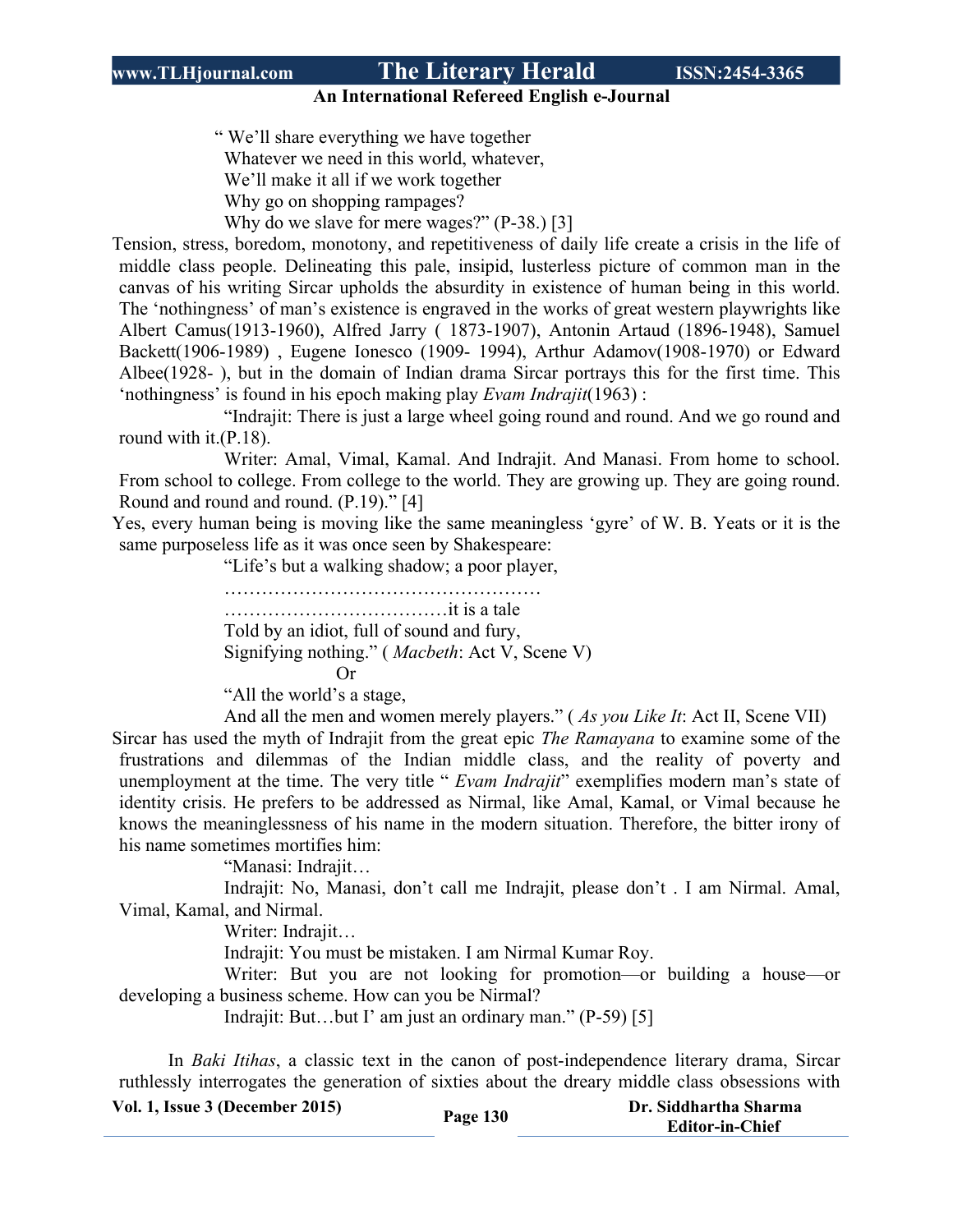#### **An International Refereed English e-Journal**

owning a home, making a career and getting promotions in life. Along with *Evam Indrajit* this play also unfolds the preprogrammed repetitiveness of middle class life in the modern Indian metropolis (in this case, Kolkata) as an existential dead end. Sharad, one of the central characters of the play, like Amal, Vimal, Kamal in *Evam Indrajit* is imprisoned in the world of mechanical gestures like passing the exam, job, marriage, family and children. Therefore, Seetanath comments on the life of Sharad in the following ways, "There was only one meaning to become man. Study, learn, pass the exam. To stand on one's own feet which means get a job. Which in other words meant that by regularly selling a big chunk of one's self, establish a timely boarding and lodging arrangement." [6]. Hence, for Seetanath living in this absurd world is an act of passivity too. The play echoes Cleanth Brooks' concept of "Death in life" made in order to point out the meaningless existence and repetitiveness of modern people in wasteland as delineated by T.S. Eliot in his classic poem *The Waste Land*:

"….hot water at ten

And if rains, a closed car at four."

Therefore, Seetanath thinks that it is better to die than lead a meaningless life when death is the ultimate reality of this lurid world. To justify his thought he carries with him a register containing images of human atrocity from the time of the *Mohabharata* to the present, including the building of the pyramids in ancient Egypt, the feeding of Christians to lions at the colosseum at Rome, the punishment of Joan of Arc, the African slave trade, the Nazi concentration camps, Hiroshima, and, finally Vietnam. He parallels this bizarre history of death with the history of man's life:

"Sharad: Why have you selected these particular pictures so carefully? Seetanath: Well, this is what history is. Sharad: History! Seetanath: The history of mankind. The history of life. Sharad: That's a lie! This is the history of death. Seetanath: (with a smile) What is life without death?" [7].

Thus, Seetanath erases the distinction between private and public, individual and universal experience by describing his suicide as the only rational response to the accumulation of misery that is recorded human history.

Sircar was worried not only about the contemporary hazards of Bengal or India but also his thought was encircled with the problems of the whole world. There lies his universality as a playwright. In *Tringsha Shatabdi* he exposes the inhuman cynical brutality of the atomic bombing of Hiroshima during the Second World War, and the terrible aftermath with its moral and social implications for everyone who has survived. The play makes an agonizing reappraisal of the deep crisis in which humanity finds itself today and contains a forceful indictment of those responsible for it.

Now if we look at the style and technique of Sircar's plays we can observe that themes and techniques of Naturalistic play merge with an experiment of form to adapt the antitraditional themes of his drama. For the naturalism and realistic approach of his plays he might be influenced by Emile Zola's "Theatre Libre" or "Free Theatre". Besides Zola, he was, probably, influenced by some of the ideas and methods of Richard Schechner, the welknown New York director and exponent of the Environmental Theatre. Jerzy Grotowski's 'Poor Theatre' in Poland also encouraged him in constituting his 'Third Theatre' when he first came in contact with him in 1969. But he develops an approach and style of his own. To mold his

**Vol. 1, Issue <sup>3</sup> (December 2015) Page <sup>131</sup> Dr. Siddhartha Sharma**